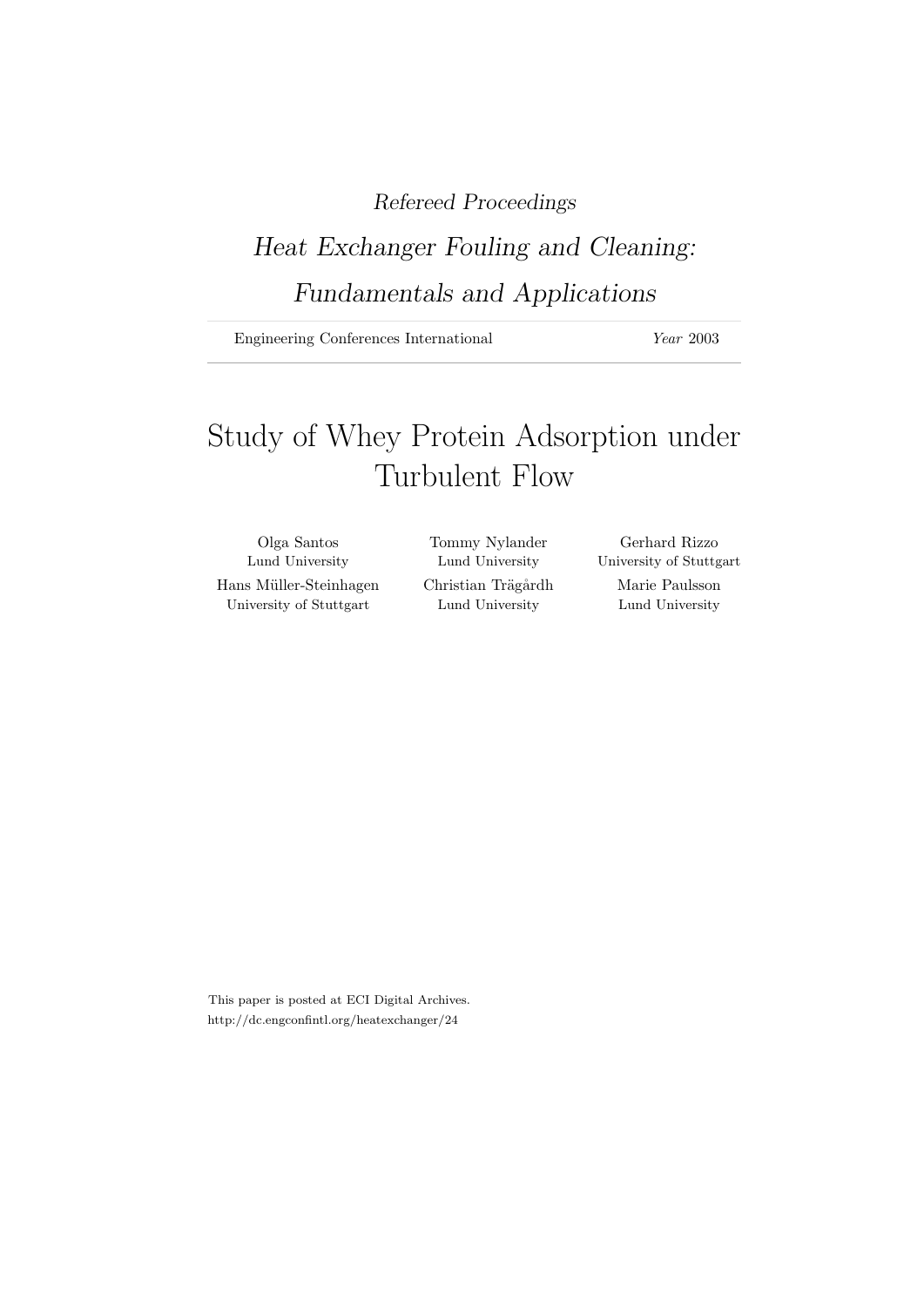# **STUDY OF WHEY PROTEIN ADSORPTION UNDER TURBULENT FLOW**

**Olga Santos<sup>1</sup> , Tommy Nylander<sup>2</sup> , Gerhard Rizzo <sup>3</sup> , Hans Müller-Steinhagen<sup>3</sup> , Christian Trägårdh<sup>1</sup> and Marie Paulsson<sup>1</sup>**

<sup>1</sup>Department of Food Technology, Engineering and Nutrition, Lund University, P.O.B. 124, SE-221 00 Lund, Sweden; E-mail: olga.santos@livstek.lth.se

<sup>2</sup>Department of Physical Chemistry 1, Lund University, P.O.B. 124, SE-221 00 Lund, Sweden

<sup>3</sup>Institute for Thermodynamics & Thermal Engineering, University of Stuttgart, Pfaffenwaldring 6, 70550 Stuttgart, Germany

## **ABSTRACT**

Reducing fouling in heat exchangers during treatment of milk products is one of the great challenges in the dairy industry. One approach to mitigate fouling is to alter the surface characteristics of the heat exchangers making them less prone to protein adsorption. On this background the European project MODSTEEL was established to study the use of new modified stainless steel surfaces to control fouling of milk components. This part of the project focuses on the adsorption of β-lactoglobulin (β-Lg) from a whey protein solution on unmodified and modified 316 2R stainless steel surfaces by *in situ* ellipsometry under welldefined flow conditions, in the turbulent regime. The effects of temperature, flow rate and surface modification, including  $SiF<sub>3</sub><sup>+</sup>$  and  $MoS<sub>2</sub>$  ion implantation, DLC (Diamond-Like Carbon) sputtering, and DLC-PlasmaCVD (Chemical Vapour Deposition), were investigated. The amount of protein adsorbed is discussed in relation to the thermal stability of β-Lg, surface properties and hydrodynamic conditions.

# **INTRODUCTION**

Fouling of heat exchangers by dairy products is still an unsolved problem. The formation of a milk deposit can affect the product quality and decrease the process efficiency in terms of decreased heat transfer coefficients and increased pressure drops. Therefore the plant shutdown for cleaning, at least once a day, amounts to considerable costs. Fundamental understanding of the fouling mechanisms and development of practical and efficient methods to avoid or reduce fouling are therefore challenging topics of research. The present work is part of concerted European initiative, MODSTEEL, which was established to modify stainless steel surfaces to reduce fouling of milk components. The approach was to use and develop state-ofthe-art material science methods to modify surfaces and in this work we will present the results for  $SiF_3^+$  and  $MoS_2^{2+}$ 

ion implanted, DLC (Diamond-Like Carbon) sputtered, and DLC-PlasmaCVD (Chemical Vapour Deposition) modified surfaces.

β-Lactoglobulin (β−Lg) is the major whey protein and the main constituent in fouling deposits from dairy products. It is commonly present at concentrations of about  $3 \text{ g L}^{-1}$  in ordinary bovine milk (Walstra and Jenness, 1984). At 25 °C under the pH studied (pH 6.7)  $\beta$ -Lg is present as a dimer of two globular units, each with a molecular weight of 18,000 Da and a diameter of 3.6 nm. The protein has an isoelectric point of 5.2 and therefore carries a negative charge at milk pH (McKenzie, 1971).

Fluid temperature and shear rates are important factors that affect fouling rate. The influence of temperature on β−Lg adsorption onto stainless steel was studied by Kim and Lund (1998) by column adsorption chromatography. The increase in temperature slowed the adsorption rate and led to a higher adsorbed amount. Due to the low protein concentration used (20  $\mu$ g mL<sup>-1</sup>) they attributed the effect of temperature on the adsorption kinetics and on conformational changes of monomer and not due to the adsorption of β-Lg aggregates.

 To study bulk and surface effects on whey protein fouling Belmar-Beiny et al. (1993) performed fouling experiments in a tubular heat exchanger at different inlet temperatures and Reynolds number in the turbulent region. The total amount of deposition increased with inlet temperature and decreased with the Reynolds number.

The influence of temperature, flow rate and surface modification on the adsorption behaviour of β-Lg was therefore investigated by *in situ* ellipsometry.

The surface characteristics of both unmodified and modified surfaces were determined by contact angle measurements, using the Wilhelmy plate technique, and roughness determination, using AFM, were performed on both. The topography of the stainless steel samples was imaged by AFM.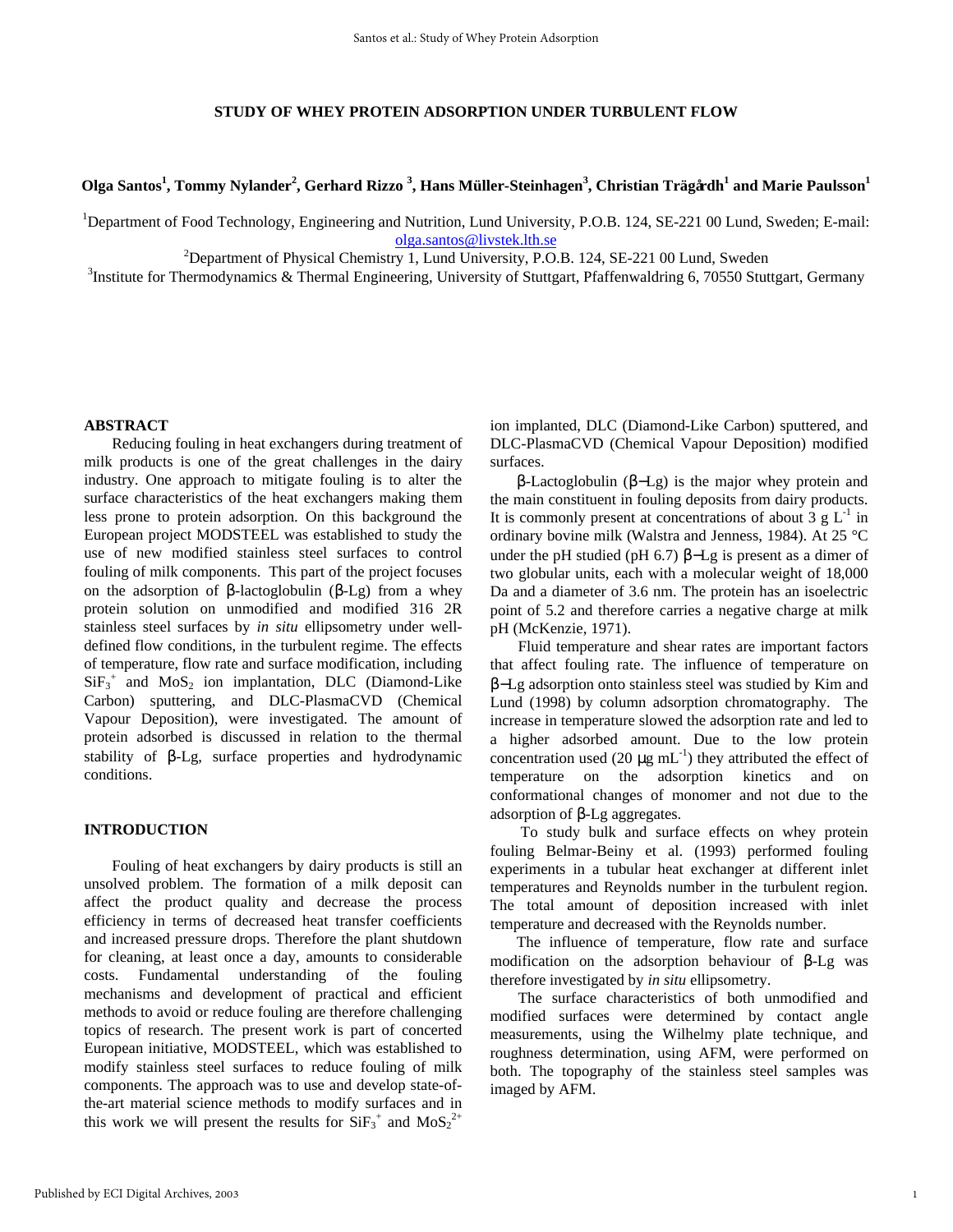### **MATERIALS AND METHODS**

### **Materials**

Whey protein isolate (WPI, Lacprodan DI-9224) was provided by Arla Foods (Arla Foods, Ingredients amba, Denmark) and contains 88% (w/w) protein, from which 55% corresponds to β-Lactoglobulin, 0.1% lactose, 0.1% fat, 4% ash, 2.1% minerals, and 5.5% moisture. Alkaline detergent RBS35 (NFT 72151-72190) was obtained from Traitements Chimiques de Surfaces, Lille, France. All other chemicals were of analytical grade. The protein was dissolved in phosphate-buffered saline (PBS) (pH 6.7; 0.01 M phosphate; 0.15 M NaCl, ionic strength 0.17 M) to give a concentration of 5.4 g L<sup>-1</sup>, corresponding to 3 g L<sup>-1</sup> of  $\beta$ -Lactoglobulin. The water used was deonized and passed through a Milli-Q water purification system (Millipore Corp., Bedford, MA, USA).

The unmodified surfaces tested were of type 316L with surface finish 2R (cold rolled, heated in a protective atmosphere and skin passed) received from a European manufacturer of stainless steel. The dimensions of the samples were 13 mm diameter and 0.6 mm thickness. The surface modifications consisted of  $SiF_3^+$  and  $MoS_2^{2+}$  ion implantation, DLC sputtering and DLC-plasmaCVD, provided by the University of Stuttgart (Germany).

Before and after the adsorption experiments the surfaces were cleaned with the alkaline detergent RBS35. After the adsorption measurement the surfaces were kept in PBS buffer.

#### **Experimental Rig**

The rig used for the adsorption experiments is schematically shown in Fig. 1.



Fig. 1 Schematic diagram of the experimental set-up.

It consists of a flow cell, three solution reservoirs, two pumps, two flow sensors, two valves, a heater and a temperature meter. The set-up development of the flow cell is described by Karlsson, et al. (2001), where further details are given. The buffer 1 and protein reservoirs were made from jacketed glass vessels while the buffer 2 reservoir is a jacketed steel tank. A magnetic drive gear pump (MDG-M15T3-B, Iwaki, Japan) controlled by a frequency converter (SLm 750-1, Scandialogic AB, Sweden) was used for the circulation of the buffer 1 solution. The flow rate was monitored by two flow sensors with fiber optical output (0085 PHF and 0125 PBF, Equflow, The Netherlands) connected to a fiber converter (6700 D/D, Equflow, The Netherlands) and a digital indicator (6200 Flow, Equflow, The Netherlands). The buffer 1 and protein solution were pumped with a diaphragm pump. A three-way valve made of polyethylene was used to switch between the protein and buffer 2. The flow cell was made of stainless steel and has a trapezoidal cross-section. The cross-sectional area is 1.28  $\text{cm}^2$  and the hydraulic diameter 1 cm. The total length of the trapezoidal cross-section is 44 cm, of which 40 cm is upstream of the measuring position that allows the establishment of fully developed flow at the measuring position. Thin optical glass windows were mounted where the light enters and exits the flow cell. The surfaces were placed at the backside wall of the flow cell in a sample holder and were kept in place through a vacuum pump. A window made of Plexiglas in the front of the flow cell allowed inspection of the surface, in order to facilitate alignment and to make sure that no vapour bubbles were trapped during the experiment. A thermocouple (type K of jacket diameter 1.5 mm, Pentronic AB, Sweden) was placed at the outlet of the flow cell. The 3-way valve, made of polypropylene, allowed switching from recirculation of buffer in the beginning of each experiment, when the pure surface was characterised, to single pass of protein solution during the adsorption measurements. Viton tubing was used throughout, except in the outlet of the flow cell where PTFE was used. The inner diameter of the major part of the tubing was 12 mm. The flow cell, the tubing and the steel reservoir were insulated. Temperature control was achieved by circulating water from two heating baths through the reservoir jackets. The buffer 1 and protein reservoir had a volume of 3 L and 5 L, respectively. The buffer 2 reservoir had a capacity of 55 L.

# **Methods**

*Ellipsometry.* The continuous monitoring of adsorption and desorption of β-Lg on the stainless steel plates was followed by in situ null ellipsometry. The method is based on the fact that polarized light changes its state of polarization when reflected at a surface. A detailed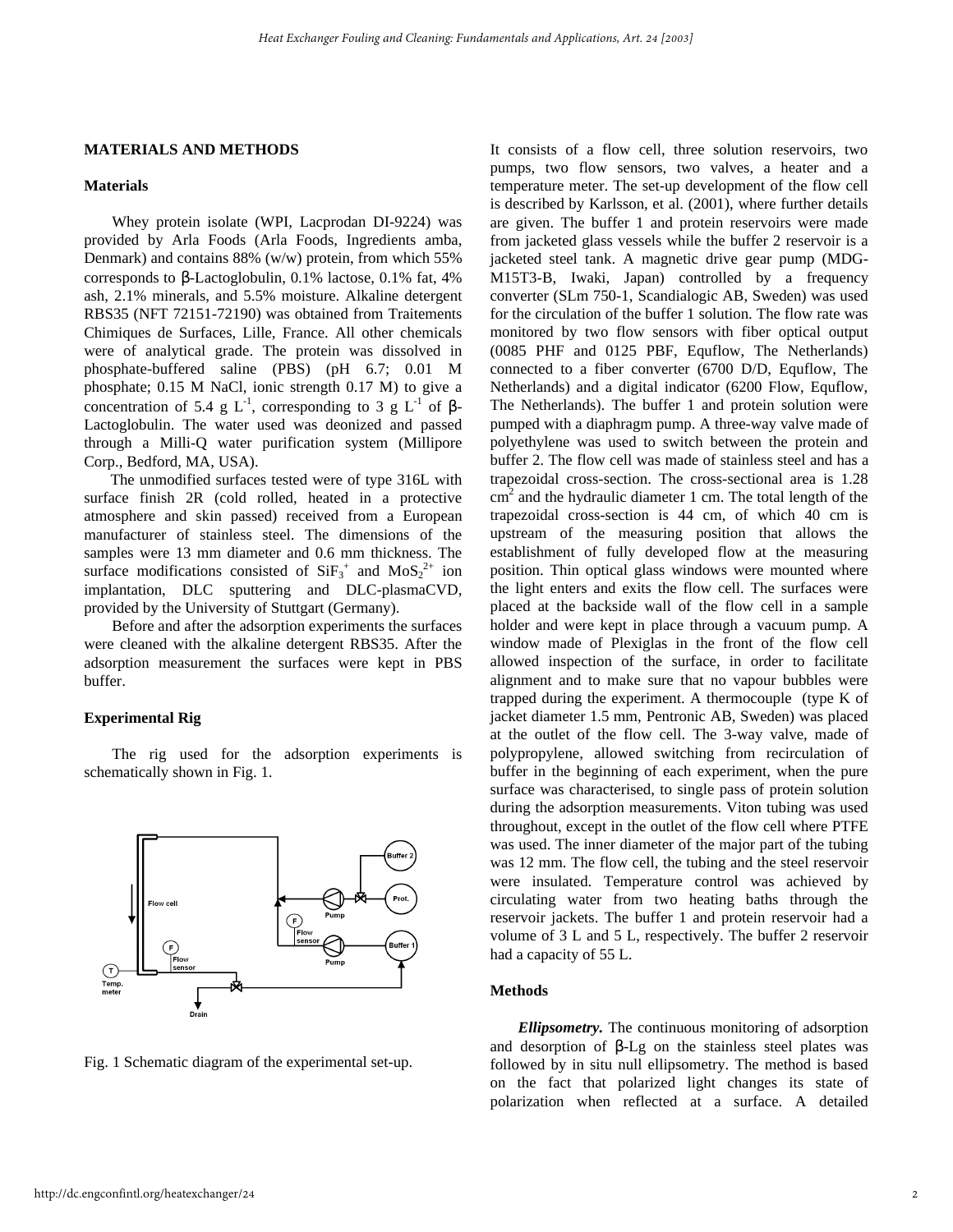description of the theory, instrumentation and applications of ellipsometry are given by Azzam and Bashara (1997).

A three-layer model was used to calculate the thickness and refractive index of the adsorbed film, where the three layers are the ambient medium, the protein film, and the stainless steel together with the chromium oxide and modified layer. Based on these parameters the amount adsorbed per unit area was calculated using the twocomponent formula (Cuypers et al., 1983) where the film is assumed to consist of a substance dispersed or dissolved in a medium. An ambient medium refractive index for PBS buffer of 1.332 and 1.321 was used at 25ºC and 85ºC, respectively. The values of the partial specific volume  $(v)$ and the molar weight to molar refractivity ratio (M/A) used for β-Lg were 0.751 ml  $g^{-1}$  and 4.1 g ml<sup>-1</sup>, respectively. A modified automated Rudolph thin film ellipsometer type 43 603-200E (Rudolph Research, Fairfield, N.J., USA) was used, with a polarized He-Ne laser beam of wavelength 632.8 nm incident at an angle of 68º in relation to a plane normal to the surface. The system allowed measurements every 4 sec. A detailed description of the apparatus is given in Nylander (1987).

The experiments were performed using a single pass of protein solution in a flow cell connected to the ellipsometer. The WPI solution was not recirculated in order to be able to control the residence time of the protein solution at high temperature. The buffer 1 reservoir was filled with 54 L of PBS buffer, the buffer 2 with 2 or 3 L of PBS and the protein reservoir with 2.5 or 5 L of whey protein solution, depending on the adsorption time. The reservoirs were heated prior each experiment by setting the water bath to a determined temperature. For the high temperature experiments the protein solution and buffer 2 reservoirs were heated to 40°C and the buffer 1 to 94°C. The final temperature in the measuring position was 85°C. After aligning the laser beam and adjusting the polarizer and analyser to obtain minimum light intensity, measurements on the bare surface in buffer were started. This allows the determination of the refractive index of the substrate. The obtained refractive index is in reality a "pseudo refractive" index as it includes the presence of oxide layers as well as the modified surface layer on the steel plates. When the ellipsometric parameters from the bare surface were stable, the valve from the buffer 2 reservoir was opened and the three-way valve was turned from recirculation to one pass flow. When the temperature at the outlet of the flow cell was constant the adsorption was started by turning the valve to the protein reservoir, giving a final protein concentration of  $0.3$  mg ml<sup>-1</sup>. After a certain adsorption time, the WPI solution was replaced with PBS by turning the valve again to the buffer 2 reservoir. The WPI solution was not recirculated to eliminate the possibility of fouling from material that had already passed through the systems.

*Wilhelmy plate technique.* Contact angle measurements were performed using the Wilhelmy plate technique. The stainless steel plates were suspended from the microbalance of a DST 9005 Dynamic Surface Tensiometer (Nima Technology, Coventry, UK) and the force,  $F(x)$ , acting on the plate, with perimeter, P, versus depth of immersion, x, in pure water was recorded. The plate was moved at a constant speed of  $2 \text{ mm min}^{-1}$  and three immersion-retraction cycles were performed. The advancing and receding contact angle were calculated from the force F(x), using  $F(x)/P = \gamma_L \cos \theta$ , where  $\gamma_L$  is the water surface tension (72 mN m<sup>-1</sup>) and  $\theta$  is the water contact angle.

*Atomic force microscopy.* The roughness parameters, root mean square (RMS) and average roughness (Ra), of the different steel surfaces 316 2R were measured by atomic force microscopy in contact mode under air. At least 5 readings were taken for each surface tested. The Nanoscope<sup>®</sup> III AFM was equipped with an ultrasharp silicon cantilever (MikroMasch). The cantilever used for most of the surfaces has a length of 290 μm, a width of 40 μm, a resonant frequency of 15 kHz and a force constant of 0.12 N/m. The reflective side is coated with Aluminium. The tip has a radius of curvature less than 10 nm and a height between 15 and 20 μm. The force applied to the cantilever was kept constant at 50 nm.

# **RESULTS**

#### **Surface Characterization**

 *Contact angle measurements.* The surface modification techniques influenced the wettability of the stainless steel surfaces as apparent from Table 1. The  $MoS<sub>2</sub>$ implantation and DLC sputtering produced a more hydrophilic and hydrophobic surfaces, respectively, compared to the bare steel. The contact angle hysteresis, defined as the difference between the advancing and receding contact angle, is known to be influenced by the chemical (heterogeneity) and physical (roughness) nature of the solid surface. The modified surfaces tested, except the DLC sputtered, showed lower hysteresis values.

*Roughness measurements.* In general the surface roughness was not significantly affected by the modification methods. The ion implanted surfaces (SiF, and  $MoS<sub>2</sub>$ ), however exhibited similar and slightly lower RMS and Ra values compared to the unmodified surface (Table 2).

*Topography.* The unmodified surface 316 2R (Fig. 2 (a)) have a unidirectional surface topography with some surface defects. The modified surfaces  $MoS_2$  and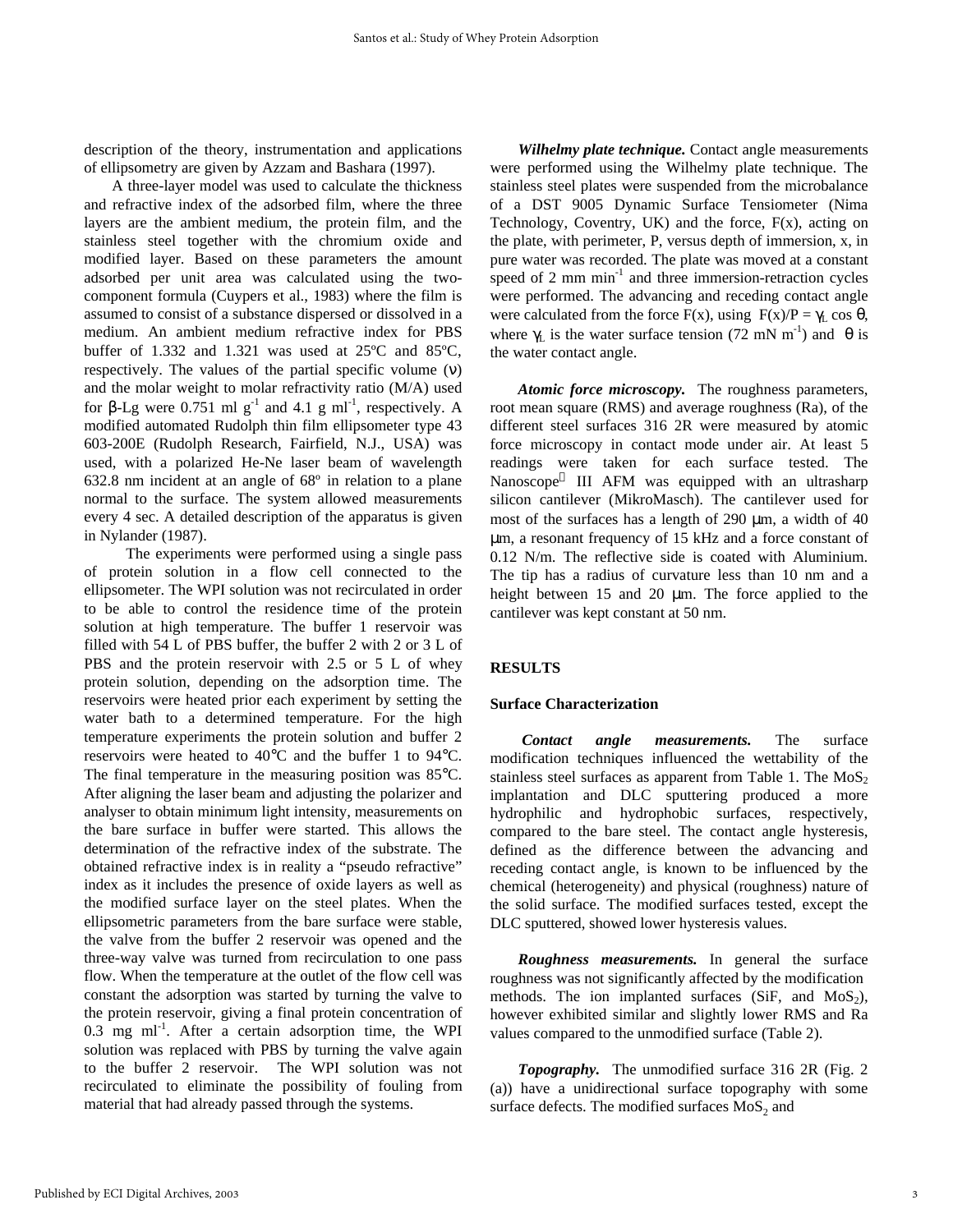Table 1. Water contact angle values, advancing and receding, and contact angle hysteresis (in degrees) for the unmodified and modified surfaces, measured by Wilhelmy plate method.

| <b>Samples</b>   | Adv.        | Rec.       | Hyst. |
|------------------|-------------|------------|-------|
| Unmodified       | $69 \pm 1$  | $14 + 1$   | 55    |
| SiF Implanted    | $61 \pm 10$ | $22 \pm 5$ | 39    |
| $MoS2$ Implanted | $49 \pm 9$  | $12 \pm 5$ | 37    |
| DLC sputtered    | $84 \pm 3$  | $19 \pm 5$ | 65    |
| DLC-plasmaCVD    | $65 + 1$    | $17 + 1$   | 48    |

Table 2- Roughness values for the unmodified and modified 316 2R steel surfaces, measured by atomic force microscopy.

| <b>Samples</b>   | <b>RMS</b><br>(nm) | Ra<br>(nm) |
|------------------|--------------------|------------|
| Unmodified       | $38 \pm 3$         | $30 \pm 2$ |
| SiF implanted    | $31 \pm 3$         | $24 \pm 3$ |
| $MoS2$ implanted | $31 \pm 3$         | $25 + 3$   |
| DLC sputtered    | $42 \pm 2$         | $30 \pm 1$ |
| DLC-plasmaCVD    | $36 \pm 6$         | $28 \pm 5$ |

DLC-plasmaCVD 316 2R (Fig. 2 (c, e)) showed similar topographies compared to the unmodified one. Both SiF implanted and DLC sputtered exhibited a more heterogeneous topography featuring particles with a diameter larger than 100 nm. The surface profiles (Fig. 2) show similar patterns for the different surfaces.

#### **Adsorption Behaviour**

 The results presented are the mean values of at least two experiments. All examples shown are from representative experiments.

*Effect of temperature.* The adsorption behaviour of β–Lg at stainless steel surface at 25 and 85 °C was investigated and the results are shown in Fig. 3. The adsorbed amount versus time 25°C reaches a plateau before rinsing with PBS. The adsorbed amount is much higher (by a factor of 7) at 85°C and increases with time without reaching a plateau value. At room temperature 14% of protein was desorbed from the surface during rinsing with protein free buffer solution, whereas at 85°C no desorption was observed (Fig. 3).

*Effect of flow rate.* The protein solution was pumped through the flow cell at flow rates of 1, 3 and  $4.5 \text{ L min}^{-1}$ , corresponding to Reynolds number of 3 800, 11 300 and 17 100, respectively. The adsorption rates were calculated by fitting a straight line to the adsorption curve for the first 30 seconds (initial rate) and between 3 and 7 min from the start (final rate). For the early stages of adsorption the rate at which the protein adsorbed at the surface increased with the Reynolds number. This increase was more pronounced in the turbulent regime (Table 3). An increase in the Reynolds number in the turbulent regime did not influence the final adsorption rate or the amount adsorbed at 7 min. When the flow changed from transition to turbulent regime increased of both, the final adsorption rate and adsorbed amount, was observed (Fig. 4, Table 3).



Fig. 2 AFM height images and profiles of the surfaces 316 2R: (a) Unmodified; (b) SiF ion implantation; (c)  $MoS<sub>2</sub>$  ion implantation; (d) DLC sputtered; and (e) DLC-plasmaCVD.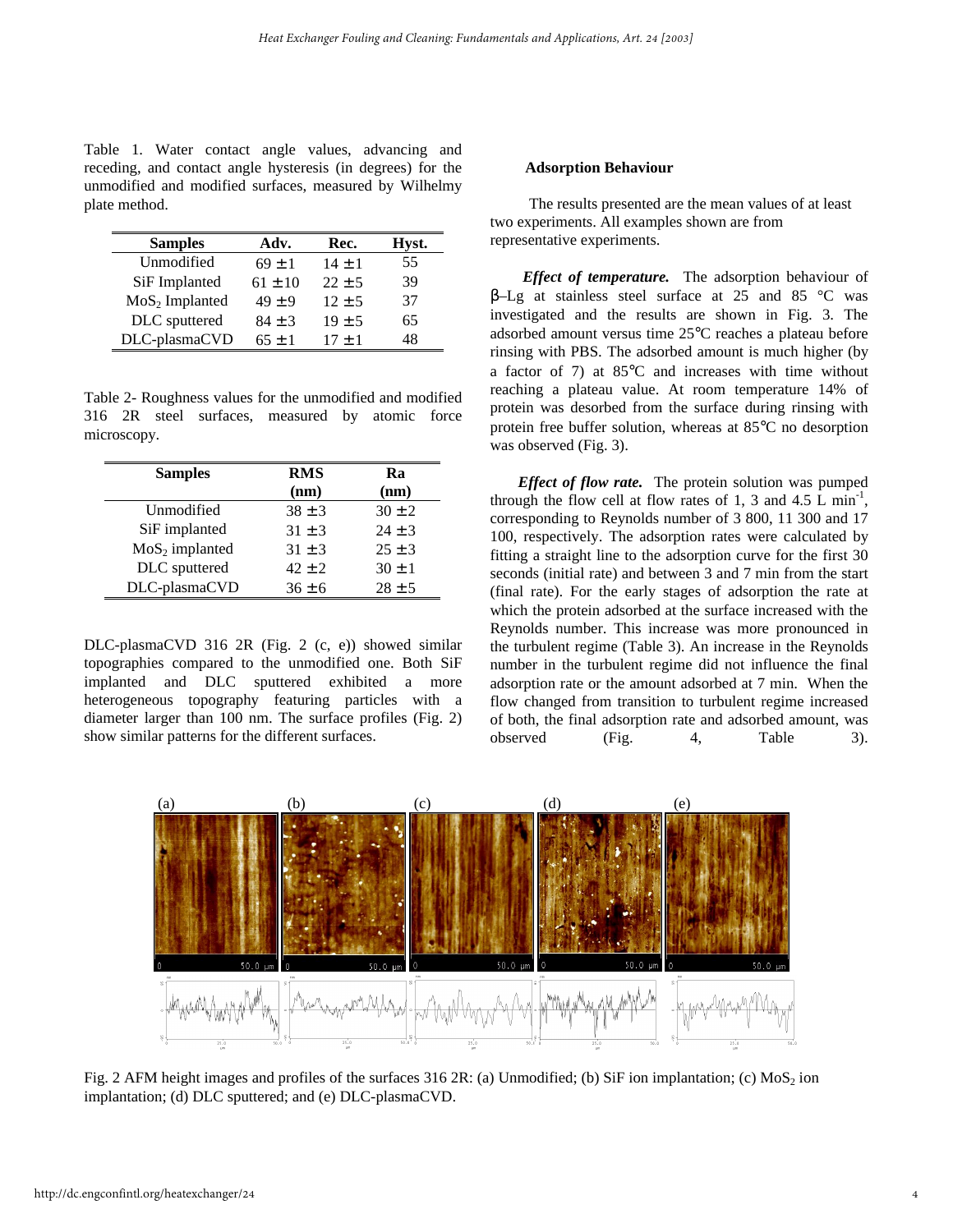

Fig. 3 Adsorption curves for β–Lg on 316 2R steel surfaces at different temperatures. β–Lg was adsorbed from a 0.3 g L-<sup>1</sup> solution in PBS at pH 6.7. The adsorption was recorded for 10 min, with a Reynolds number of 11 300 (85°C) or 4400 (25°C), followed by rinsing with PBS for 5 min.

Table 3- Adsorption rates for the initial and final stages of adsorption and adsorbed amounts at 7 min on the 316 2R surface, for different Reynolds number.

| <b>Reynolds</b> | <b>Adsorption rate</b><br>(mg m <sup>2</sup> min <sup>1</sup> ) |                           | <b>Adsorbed amount</b><br>(mg m <sup>2</sup> ) |
|-----------------|-----------------------------------------------------------------|---------------------------|------------------------------------------------|
| number          | <b>Initial</b> <sup>a</sup>                                     | <b>Final</b> <sup>b</sup> |                                                |
| 3 800           | 2.21                                                            | 0.70                      | $6.06 \pm 0.06$                                |
| 11 300          | 2.92                                                            | 1.02                      | $9.87 \pm 0.29$                                |
| 17 100          | 4 28                                                            | N 99                      | $10.03 \pm 0.51$                               |

<sup>a</sup> Deviation from the mean less that 0.6 mg m<sup>-2</sup> min<sup>-1</sup>

<sup>b</sup> Deviation from the mean less that 0.04 mg m<sup>-2</sup> min<sup>-1</sup>

For the DLC sputtered samples the adsorption experiment was also performed for turbulent flow with the two Reynolds number. The differing flow conditions in this case did influence the adsorption (Fig. 5), where a similar behavior was observed for the DLC and unmodified surfaces at a Reynolds number of 17 100. Since the adsorption on the DLC surface at a Reynolds number of 17 100 was performed with an interval of more than one month from the adsorption experiment at a Reynolds number of 11 300, the properties of the DLC surface might have changed during that period of time. In order to compare the adsorption behavior for the new and fouled surface, the experiment was repeated for the later surface with the Reynolds number of 11 300. The adsorption curves for the new and fouled



Fig. 4 Adsorption curves for β–Lg on 316 2R steel surfaces at different flow rates. β–Lg was adsorbed from a 0.3 g  $L^{-1}$ solution in PBS at pH 6.7 and at a temperature of 85°C. The adsorption was recorded for 10 min, or 7 min for the higher Reynolds number, followed by rinsing with PBS for 5 min.



Fig. 5 Adsorption curves for β–Lg on 316 2R and DLC sputtered surfaces at different flow rates. β–Lg was adsorbed from a  $0.3 \text{ g L}^{-1}$  solution in PBS at pH 6.7 and at a temperature of 85°C. After adsorption was recorded during different times, rinsing with PBS was started.

surface had a similar behavior for the first minutes but differed for the remaining time, with twice the adsorption rate and adsorbed amount (Fig. 5).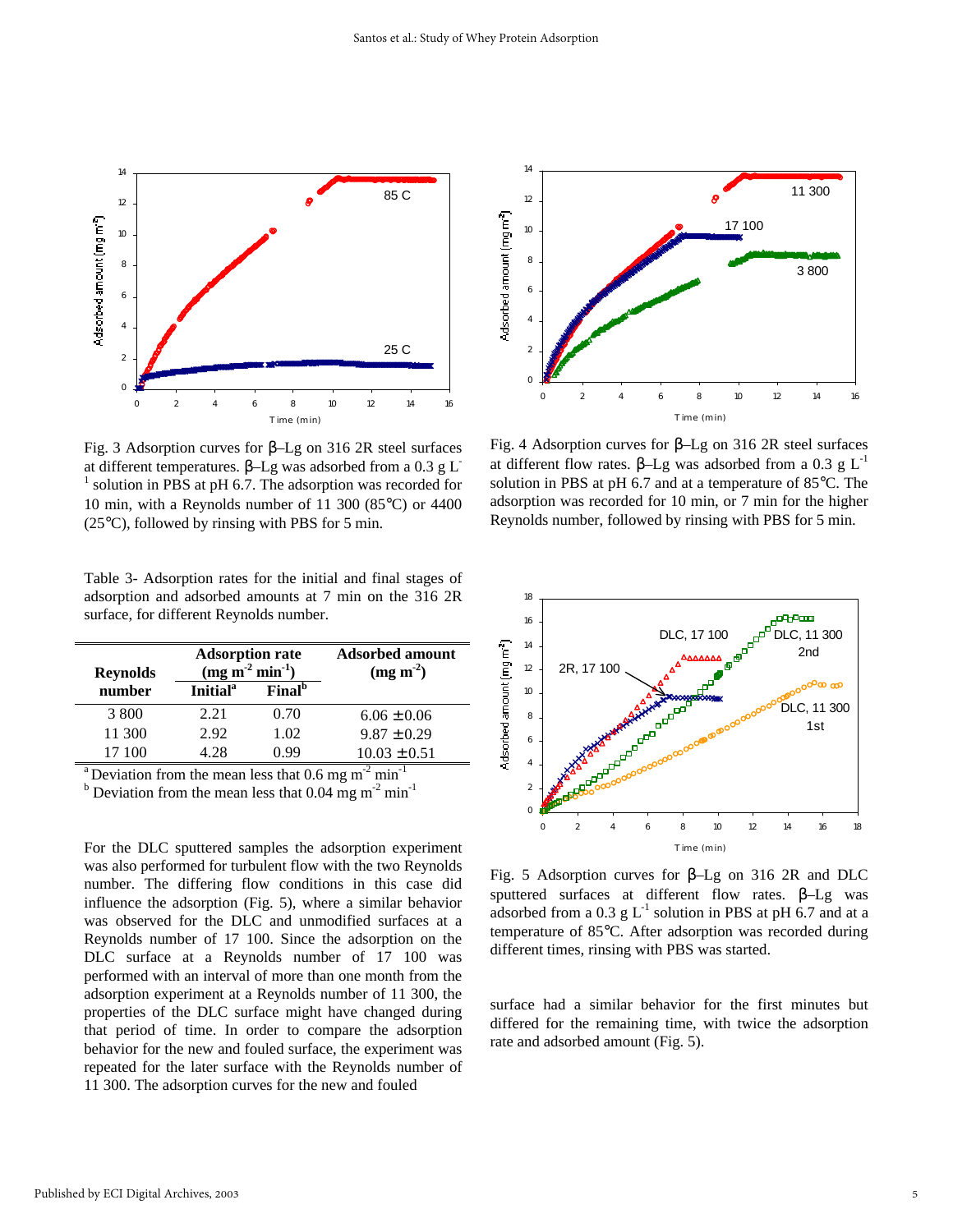*Effect of surface properties.* The effect of surface modification on protein adsorption was studied at a flow rate of 3 L min<sup>-1</sup> and a temperature of 85 $^{\circ}$ C. From the adsorption curves in Fig. 6 it can be concluded that the surface modification indeed affects the amount of proteins adsorbed. The adsorption kinetics were calculated for the first 30 seconds (initial) and between 3 and 15 min (final) and the results are presented in Table 4, where the adsorbed amount recorded after 15 min adsorption is also included. During the first minutes the adsorption was faster to the  $MoS<sub>2</sub>$ surface and slower to both DLC sputtered and DLCplasmaCVD compared with the adsorption to the unmodified steel. The adsorbed amount after 15 minutes was also higher at the  $MoS<sub>2</sub>$  surface and lower for the other surfaces compared to the unmodified stainless steel surface. The final adsorption rate was not significantly influenced by the different surfaces. The SiF surface exhibited a slightly lower initial adsorption rate and adsorbed amount after 15 minutes (Table 4).



Fig. 6 Adsorption curves for β–Lg on unmodified and modified 316 2R surfaces at a Reynolds number of 11 300.  $β$ -Lg was adsorbed from a 0.3 g L<sup>-1</sup> solution in PBS at pH 6.7 and at a temperature of 85°C. The adsorption was recorded for 15 min, followed by rinsing with PBS for 2 min.

Table 4- Adsorption rates for the initial and final stages of adsorption and final adsorbed amounts, for the surfaces tested.

| <b>Samples</b>   | <b>Adsorption rate</b><br>(mg m <sup>2</sup> min <sup>1</sup> ) |                           | <b>Adsorbed amount</b><br>(mg m <sup>2</sup> ) |
|------------------|-----------------------------------------------------------------|---------------------------|------------------------------------------------|
|                  | <b>Initial</b> <sup>a</sup>                                     | <b>Final</b> <sup>b</sup> |                                                |
| 316 2R           | 2.92                                                            | 1.02                      | $18.28 \pm 0.37$                               |
| SiF implanted    | 2.25                                                            | 0.94                      | $14.57 \pm 0.95$                               |
| $MoS2$ implanted | 4.42                                                            | 1.12                      | $19.42 \pm 0.38$                               |
| DLC sputtered    | 1.24                                                            | 0.76                      | $11.01 \pm 0.24$                               |
| DLC-plasmaCVD    | $0.81^\circ$                                                    | 0.78                      | $13.34 \pm 1.07$                               |

<sup>a</sup> Deviation from the mean less that 0.4 mg m<sup>-2</sup> min<sup>-1</sup>

<sup>b</sup> Deviation from the mean less that  $0.04$  mg m<sup>-2</sup> min<sup>-1</sup>

<sup>c</sup> Deviation from the mean of 0.32 mg m<sup>-2</sup> min<sup>-1</sup>

# **DISCUSSION**

No correlation was found between the contact angles and the surface roughness. This can be due to the low roughness values measured on these surfaces. The same was observed by Busscher et al. (1984) who found no systematic dependence of contact angles on surface roughness for polymer surfaces with  $Ra < 0.1 \mu m$ . The lower contact angle hysteresis determined on the modified surfaces (except for the DLC surface) is probably due to the chemical nature of the solid since the surface roughness was not significantly affected by the modification techniques.

Although the surface free energy of the solid is known to be one factor that influences protein adsorption, no simple relation between surface free energy and protein adsorption is apparent. Some researchers found higher adsorption rates and amounts of protein adsorbed at low energy surfaces (Yoon and Lund, 1994; Arnebrant and Nylander, 1986; Krisdhasima et al., 1992; Santos et al., 2001), while others reported similar rate and extent of protein adsorption at surfaces differing in surface energy (Adesso and Lund, 1997). In this work a higher surface energy (lower water contact angles) resulted in higher adsorbed amounts of protein (Fig. 7). For the adsorption rates this trend was not consistent.

The protein adsorbs at the bare surface in a conformation that depends on the temperature. During the first minutes of adsorption the native protein, present at room temperature in the form of monomers or dimers, or the denatured or/and aggregated protein, formed at the higher temperature, will adsorb at the surface. The slightly slower initial adsorption rate at 85°C can be due to competition between aggregation in bulk and adsorption at the surface.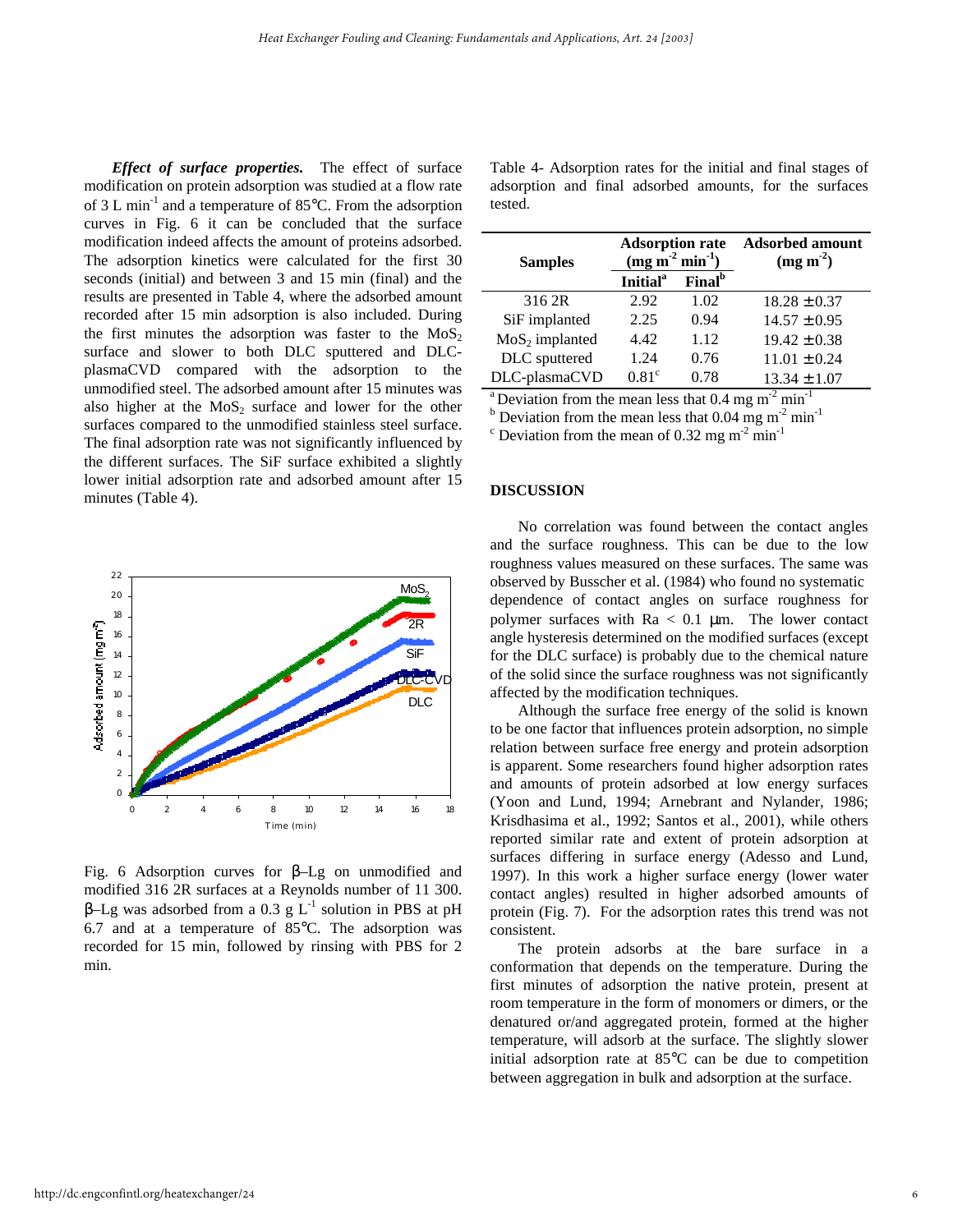

Fig. 7 Water contact angle versus adsorbed amount of β–Lg after 15 min adsorption and initial adsorption rate on the surfaces tested. The Reynolds number was 11 300 and the temperature 85°C.

The faster adsorption rate at 85°C for the later stages of adsorption is caused by the continuous build up of β−Lg aggregates at the surface, leading also to a higher adsorbed amount. This temperature dependence of the adsorption curve has also been observed in previous studies. (Kim and Lund, 1998; Elofsson et al., 1996). An increase in temperature not only causes conformational changes of the protein but also decreases the solid surface energy (McGuire and Sprout, 1990). Since higher adsorbed amounts were found at the higher temperature and lower surface free energy (Fig.7), the effect of temperature on the thermal instability of the protein is the dominating factor, rather than the effect on the surface free energy. The adsorbed amount reached after 10 min at  $25^{\circ}$ C was 1.7 mg m<sup>-2</sup>, corresponding to less than monolayer coverage of monomers or dimers of β–Lg adsorbed side-on, which amounts to 2.7 mg m<sup>-2</sup>. However, taking into account the parking limit (i.e., the fraction of an area that can be occupied by objects of one size randomly placed on a surface) a value of about 1.4 mg m<sup>-2</sup> would be a more realistic value for a monolayer of β–Lg monomers (Nylander, 1998). In this case the value 1.7 mg m<sup>-2</sup> would correspond to a monolayer of  $β$ -Lg adsorbed side-on. At 85°C a high adsorbed amount was obtained  $(13.1 \text{ mg m}^2)$  corresponding to the formation of multilayers of protein. At this temperature no desorption was observed during rinsing suggesting that the adsorption occurred in an irreversible way. Due to the larger size of the aggregates they posses a higher number of binding sites compared to the monomer, making them difficult to remove from the surface. The tendency of the protein to desorb from the surface seems to be also dependent on the contact time, where longer adsorption times can cause conformational or orientational changes of the protein leading to little or no desorption. Such conformational changes can lead to intermolecular interactions and bonds, e.g. disulphide bridges, which are bond to be strong within the adsorbed layer. In a previous study where the adsorption was carried out for 30 minutes no desorption was observed either at 25°C or 85°C (Karlsson et al., 1999).

The Reynolds number of 3 800, 11 300 and 17 100 corresponds to the residence times of 37, 12 and 8 seconds, respectively. A lower flow rate corresponds to a longer residence time. It has been shown that β−Lg conformational changes are time dependent, these changes are therefore expected to be more extensive at a lower flow rate. This would in turn lead to a more surface active protein with a higher tendency to adsorb. The decrease of the initial adsorption rate with the flow rate suggests that other factors are involved (Table 3). Lower flow rates correspond to a lower mass transfer coefficient and less amount of protein is flowing pass the surface. For the lowest flow rate the subsequent protein layers are therefore expected to build up at lower rate. At higher flow rates the probability of collisions between the denatured protein molecules, leading to aggregate formation in the bulk, and between these aggregates and the surface are higher, increasing the rate and extent of adsorption. On the other hand, the shorter protein residence time will give fewer unfolded protein molecules and consequently leads to a lower amount of aggregates at the surface. In addition the higher shear stress at the deposit/fluid interface can also remove the already adsorbed aggregates. The similar rate and extent of adsorption for both turbulent flow rates, suggests that these effects compensate each other. For the DLC sputtered surfaces the higher rate and extent of adsorption obtained at the higher Reynolds number (Fig. 5), reflects the role of the influence of the surface properties. The difference between the new and reused samples can be due to the cleaning procedure, which either is not efficient enough to remove the foulant from the surface or changes the surface property of the material. Protein adsorption has previously been reported to be different on new compared to reused stainless steel surfaces by Karlsson et al. (1999). In previous studies a decrease in the total amount of whey protein fouling with an increase in the Reynolds number in the turbulent region was observed by Belmar-Beiny et al. (1993). The influence on the adsorption behaviour of the flow rate in the turbulent region, was also found to be small, whereas the initial adsorption was considerably slower in the laminar region (Karlsson, et al., 2001). They concluded that in the laminar region the initial adsorption rate was controlled by a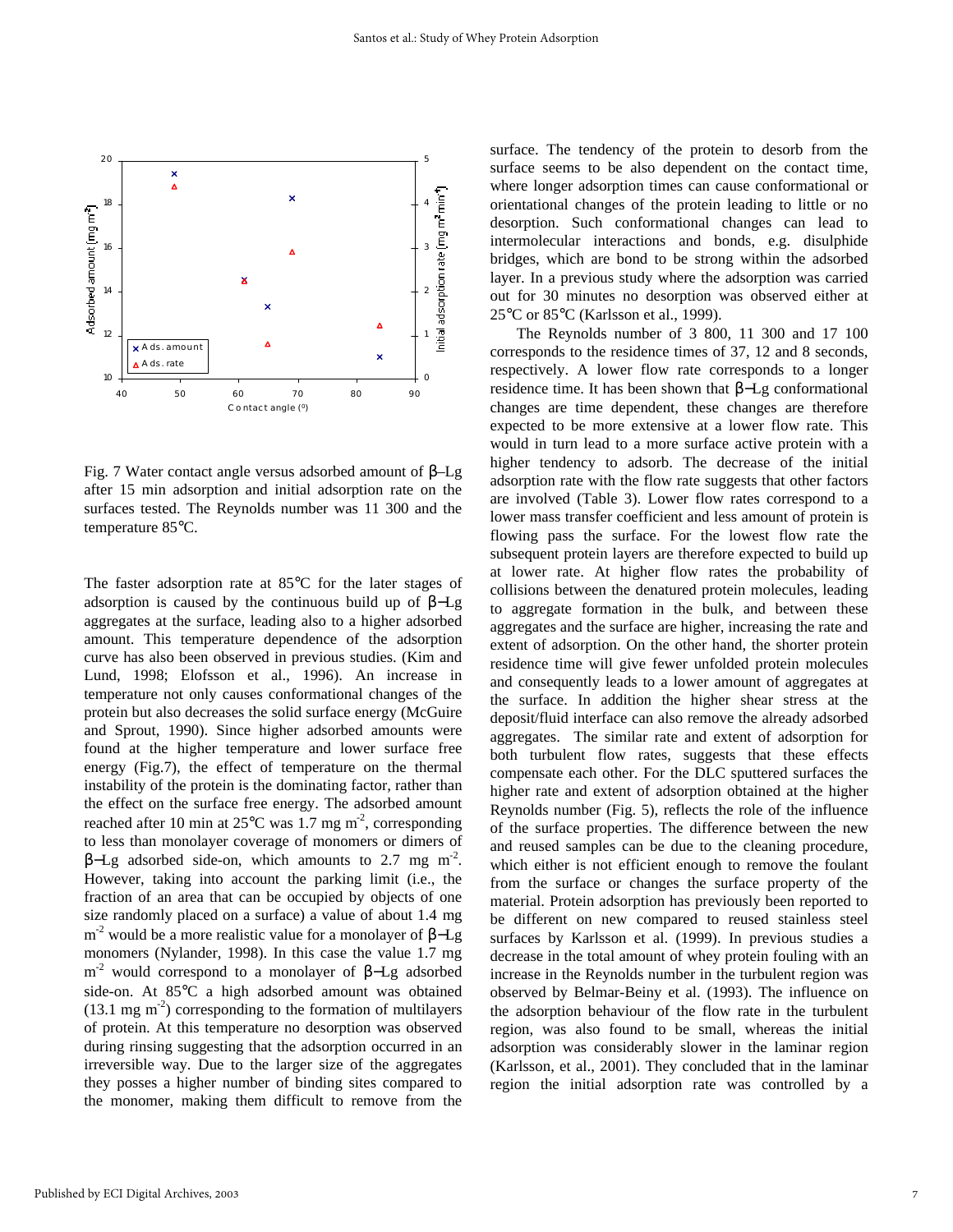combination of mass transfer limitations and adsorption kinetics.

The final adsorption rate was similar for the modified surfaces (Table 4), suggesting that the deposit growth depends mainly on interactions between the protein in the bulk and the deposits building up on the surfaces. The slightly lower adsorption rate observed for the DLC sputtered and DLC-plasmaCVD can be due to a different conformation of the protein in the first layers making the subsequent deposition less favourable.

In the present study we try to mimic the relevant conditions in a typical commercial dairy plant as far as possible. As our experimental cell works under atmospheric pressure it is however not possible to reach the UHT treatment temperatures (typically 140°C). We have therefore chosen 85°C, which above the unfolding temperature of the whey proteins that is bound to be the most important factor. At normal pasteurisation of milk (72-75°C), protein deposit is not such large problem. The wall of the equipment and the surface to be tested were not heated directly although they were heated during buffer recirculation. However in modern heat exchangers the temperature difference between the wall and the solution is minimized, amounting to a degree or less. Regarding the residence time used in the present study, 8-37 s, they are in the same range as used during pasteurisation (15-20 s) and slightly longer than the residence time during UHT treatment (4 s).

#### **CONCLUSIONS**

In this study the influence of the wettability, surface roughness and surface modification of stainless steel samples on the adsorption behaviour of β−Lg was evaluated. The main conclusions can be summarised as follows.

- 1. The modification techniques did not affect the roughness or the topography of the bare steel but did alter their surface energy.
- 2. Both surface and bulk conditions affected the adsorption behavior of β−Lg and strong effect of temperature was observed.
- 3. The DLC sputtered surface showed to be most promising in terms of reducing protein adsorption, however their surface properties were altered after cleaning.

### **NOMENCLATURE**

β−Lg β−Lactoglobulin WPI Whey Protein Isolate DLC Diamond Like Carbon CVD Chemical Vapour Deposition PBS Phosphate Buffered Saline

#### **ACKNOWLEDGEMENTS**

The authors would like to deeply acknowledge Dr. Hans Visser, the initiator and co-ordinator of this work within the MODSTEEL project.

Financial support was obtained from the European Community under the "Competitive and Sustainable Growth" Programme (MODSTEEL, Contract No. G5RD-CT-1999-00066, Project No. GRD1-1999-10856).

### **REFERENCES**

Azzam, R.M.A., and Bashara, N.M., 1977, *Ellipsometry and Polarized Light*, North Holland, Amsterdam.

Arnebrant, T., and Nylander, T., 1986, Sequential and Competitive Adsorption of β–Lactoglobulin and κ–Casein on Metal Surfaces, *J. Colloid Interface Sci*., Vol. 111, No. 2, pp. 529-533.

Addesso, A., and Lund, D.B., 1997, Influence of Solid Surface Energy on Protein Adsorption, *J. Food Proc. and Preserv*., Vol. 21, pp. 319-333.

Belmar-Beiny, M. T., Gotham, S. M., Paterson, W. R., and Fryer, P. J., 1993, The effect of Reynolds number and fluid temperature in whey protein fouling, *J. Food Engineering*, Vol. 19, pp. 119-139.

Busscher, H. J., Van Pelt, A. W. J., De Boer, P., De Jong, H. P., Arends, J., 1984, The effect of surface roughening of polymers on measured contact angles of liquids, *Colloids and Surfaces*, Vol. 9, pp. 319-331.

Cuypers, P.A., Corsel, J.W.W., Jansen, M.P., Kop, J.M.M., Hermens, W.Th., and Hemker, H.C., 1983, The Adsorption of Prothrombin to Phosphstidylserine Multilayers Quantitated by Ellipsometry, *J. Biol. Chem*., Vol. 258, No. 4, pp. 2426-2431.

Elofsson, U.M., Paulsson, M.A., Sellers, P., and Arnebrant, T., 1996, Adsorption during heat treatment related to the thermal unfolding/aggregation of β−Lactoglobulins A and B, *J. Colloid Interface Sci.*, Vol. 183, pp. 408-415.

Karlsson, C. A.-C, Wahlgren, M. C., and Trägårdh, A. C., 2001, Non-invasive monitoring of protein adsorption and removal in a turbulent flow cell, *Colloids and Surfaces B: Biointerfaces*, Vol. 20, pp. 9-25.

Karlsson, C. A.-C, Wahlgren, M. C., and Trägårdh, A. C., 1999, Some surface related aspects of the cleaning of new and reused stainless steel surfaces fouled by protein, *Int. Dairy J*., Vol. 8, pp. 925-933.

Krisdhasima, V., McGuire, J., and Sproull, R., 1992, Surface Hydrophobic Influences on β−Lactoglobulin Adsorption Kinetics*, J. Colloid Interface Sci*., Vol. 154, No. 2, pp. 337-350.

Kim, J.C., and Lund, D.B., 1998, Milk Protein/Stainless Steel Interaction Relevant to the Initial Stage of Fouling in